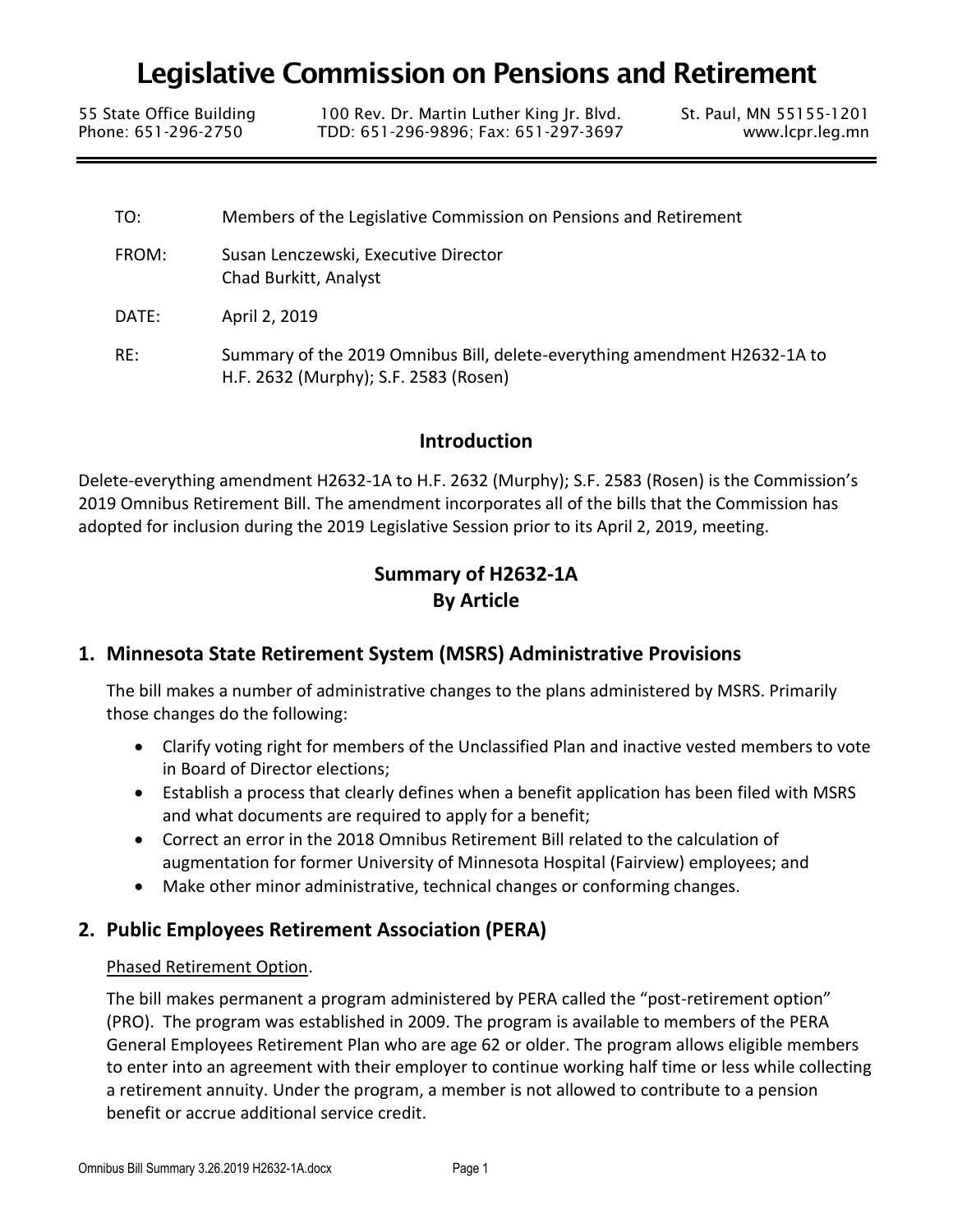The bill makes several changes to the program including adding additional reporting requirements for employers, changing the maximum initial agreement period from one year to five years and renaming the program as the "Phased Retirement Option."

## Modification of Minneapolis Payments to PERA P&F for Relief Associations.

The bill modifies the annual amount paid by the City of Minneapolis to the Public Employees Police and Fire Retirement Plan (PERA P&F) on behalf of the Minneapolis Police Relief Association (MPRA) and the Minneapolis Firefighters Relief Association (MFRA). The payments are intended to cover the unfunded liabilities accepted by PERA P&F when it merged with MPRA and MFRA in 2011. However, the payment amount has fluctuated significantly since 2011 because current law requires the payment to be recalculated when actuarial assumptions change.

PERA and the City of Minneapolis agreed to a new calculation method, which fixes the amounts to be paid by the City for each relief association at \$4,489,837 and \$3,188,735 for MPRA and MFRA, respectively, starting in 2019, through 2031.

# **3. PERA Statewide Volunteer Firefighter Plan (SVF)**

The bill establishes a process through which a municipality, independent nonprofit firefighting corporation, or a joint powers entity may terminate participation in the PERA SVF plan. The process includes fully vesting firefighters in their pension benefits, allocating any assets in excess of benefit liabilities, and making immediate distributions. A session law grandfathers any termination already underway and establishes a termination date, which will permit the Brevator Township to terminate participation and its former firefighters to receive distributions of their pension benefits.

# **4. Volunteer Firefighter Relief Associations**

## State Auditor Fire Relief Association Working Group Bill.

The bill includes a number of provisions modifying the requirements imposed on volunteer firefighter relief associations. The provisions in the 2019 omnibus bill are those agreed upon by the State Auditor's Fire Relief Association Working Group. Many of the changes are administrative or technical in nature (e.g., clarifying break-in-service requirements, correcting terminology, and updating filing requirements for bylaw amendments). The substantive changes include:

- Reducing the permitted graded vesting schedule from 20 years to 10 years; and
- Allowing supplemental benefits to be paid to designated beneficiaries and estates, where there is no surviving spouse or children.

## City of Austin.

The 2018 Omnibus Retirement Bill provided a special exemption to the City of Austin with respect to its firefighters. The exemption allows the City to allocate fire state aid between its relief association and contributions to PERA P&F for its full-time firefighters. The exemption is currently set to expire on July 1, 2019. The 2019 bill changes the expiration date to July 1, 2020.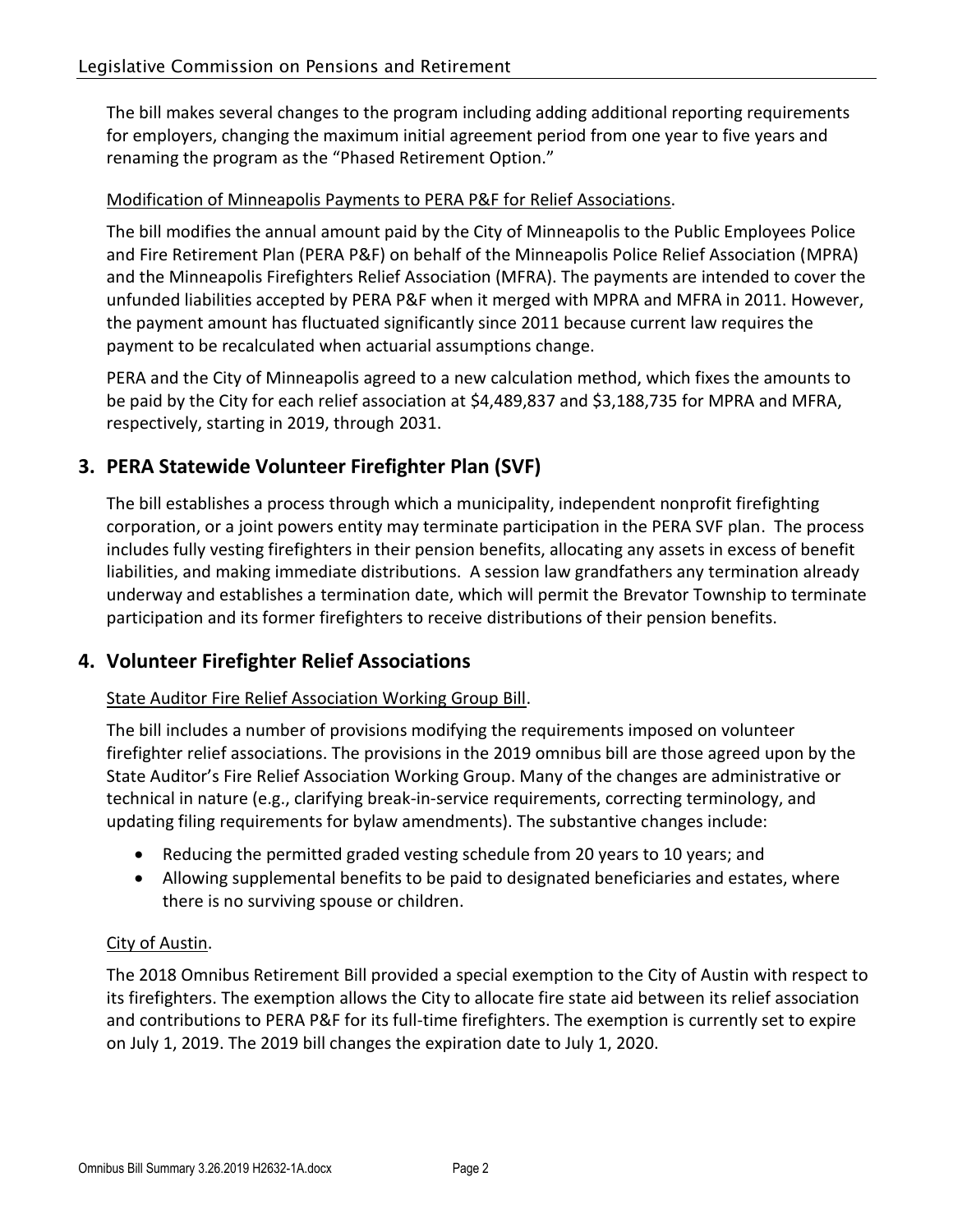## **5. Minnesota State Colleges and Universities Retirement Provisions**

### Employee Contributions to the Individual Account Retirement Plan (IRAP).

The current option available to members of the IRAP to elect to transfer from the IRAP to the Teachers Retirement Association (TRA) does not comply with federal Internal Revenue Code requirements and IRS guidance. The bill increases the employee contribution rate to match the TRA employee contribution rate, which is one of two alternatives for bringing the IRAP into compliance. (The other alternative—not included in the bill—would have been to eliminate the election to transfer to TRA.) The current employee contribution rate of 4.5% is increased to 7.5%, effective July 1, 2019, and is tied to the TRA rate thereafter. The employee contribution rate for employees who are not eligible for an election is increased over a five-year phase in, which brings their contribution rate equal to the TRA rate by July 1, 2024.

## Employer Contributions to the IRAP.

The bill increases employer contributions to the IRAP. The employer contribution rate is phased in starting in 2019 and completing the phase-in in on July 1, 2024. The current employer contribution rate is 6%. At the end of the phase-in period, the IRAP employer contribution rate will be tied to the TRA employee contribution rate (scheduled to be 7.75%).

## **6. Generally Applicable Retirement Plan Changes**

The bill includes three generally applicable retirement plan provisions. The first comes from the State Auditor's Fire Relief Association Working Group bill and increases the threshold for plan assets required before an entity is subject to a more stringent investment reporting requirement from \$25,000,000 to \$50,000,000.

The second applies to the statewide retirement systems and the State Board of Investment. Those entities are currently exempt from using MN.IT services. This provision inserts that exemption into Chapter 356.

The third provision creates a one-year exemption for the City of St. Paul and the St. Paul School District, allowing them to continue to make contributions to supplemental pension and retirement plans on behalf of trade union employees for one year, until June 30, 2020. Current law prohibits contributions to supplemental plans unless specifically allowed as an exception; however, the exceptions in current law do not cover most of the contributions being made by these employers to a number of multiemployer plans. The LCPR staff is required to work with the effected groups to propose legislation for consideration by the Commission during the 2020 legislative session that would resolve the non-compliance.

# **7. Minneapolis Employee Retirement Fund (MERF) Supplemental Contributions.**

The bill reduces the employer supplemental contributions paid by the City of Minneapolis and related entities to PERA on behalf of MERF. Current law provides for a 2019 contribution of \$31,000,000. The new amount is \$21,000,000. The bill also increases the state's contribution to PERA on behalf of MERF from the current \$6,000,000 to \$16,000,000.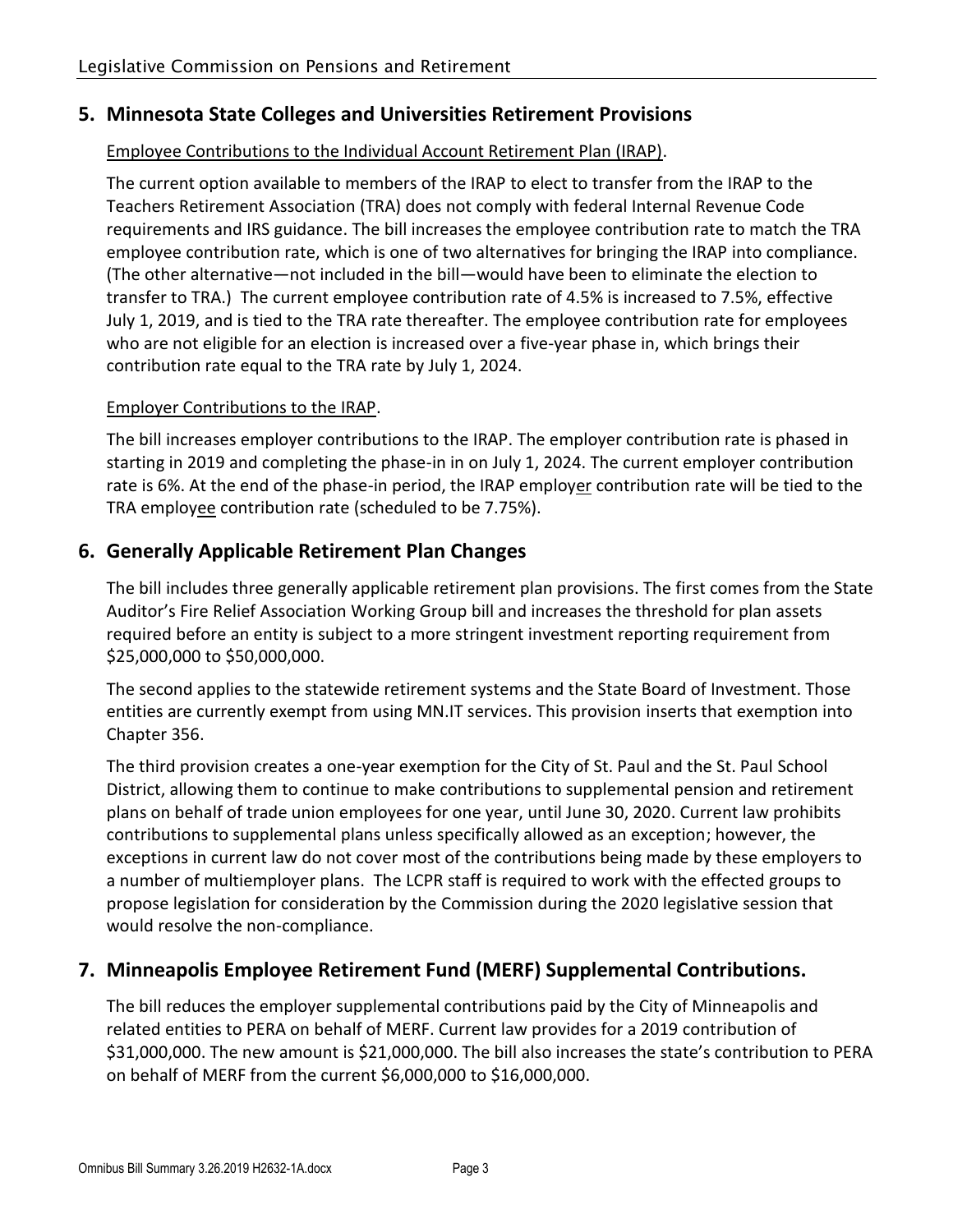## **8. State Aid to Local Governments for Contributions to PERA.**

Since 1997, the state has provided aid to local government to defray some of the cost of employer contributions to PERA. The authorization for the state aid expires on June 30, 2020. The bill changes the expiration date to the earlier June 30, 2048, or the year following the PERA General Employees Retirement Plan achieving full funding. The amount of state aid paid in 2019 was \$13,919,000.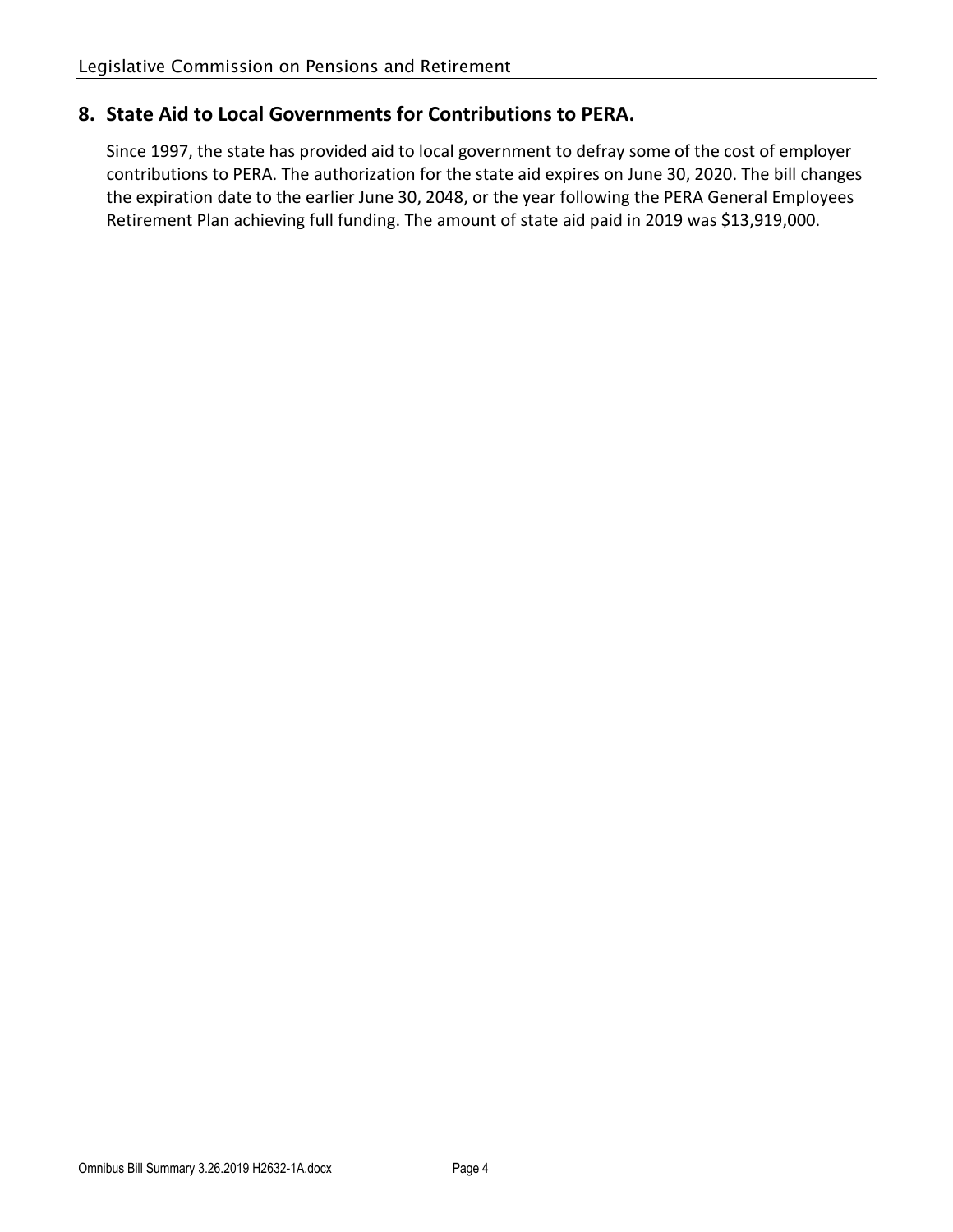## **2019 Omnibus Pension Bill**

## **Bills passed as of March 26, 2019**

## **Source Bills**

Delete-all amendment H2632-1A includes all or portions of the following retirement bills recommended by the Commission through March 26, 2019:

**1. HF 483 (Poppe); SF 570 (Sparks)** Extending the alternative allocation of fire state aid for the City of Austin.

#### **2. HF 2310 (Sundin); SF 2366 (Rarick)**

PERA Statewide Volunteer Firefighter Plan; Authorizing the termination of plan participation and coverage and distribution of benefits.

**3. HF 2373 (Murphy, by request); SF 2491 (Rosen)** State Auditor's Volunteer Fire Relief Association Working Group bill.

#### **4. HF 2387 (Murphy, by request); SF 2488 (Rosen)**

PERA; Extending the 1997 state aid to local governments to fund increased employer contributions to PERA.

#### **5. HF 2489 (Murphy, by request); SF xxxx**

Minnesota State IRAP; Employee contribution rate increase.

#### **6. HF 2512 (Long); SF 2515 (Dziedzic)**

PERA; Revising the employer supplemental and state contributions to PERA related to the former Minneapolis Employees Retirement Fund (MERF).

#### **7. HF 2598 (Freiberg); SF 2490 (Jasinski)**

PERA Police and Fire Plan; Revising the City of Minneapolis municipal contribution related to the former Minneapolis fire and police relief associations.

#### **8. HF 2631 (Nelson); SF 2621 (Senjem)**

Prohibition on supplemental pension and retirement plans; exemption for contributions to labor organization multiemployer plans.

**9. HF 2632 (Murphy, by request); SF 2583 (Rosen)** MSRS administrative bill.

#### **10. HF 2633 (Murphy, by request); SF 2584 (Rosen)**

PERA Phased Retirement Program; Eliminate sunset and annual renewal requirement.

#### **11. HF 2671 (Nelson); SF 243 (Frentz)**

Minnesota State IRAP; Employer contribution rate increase.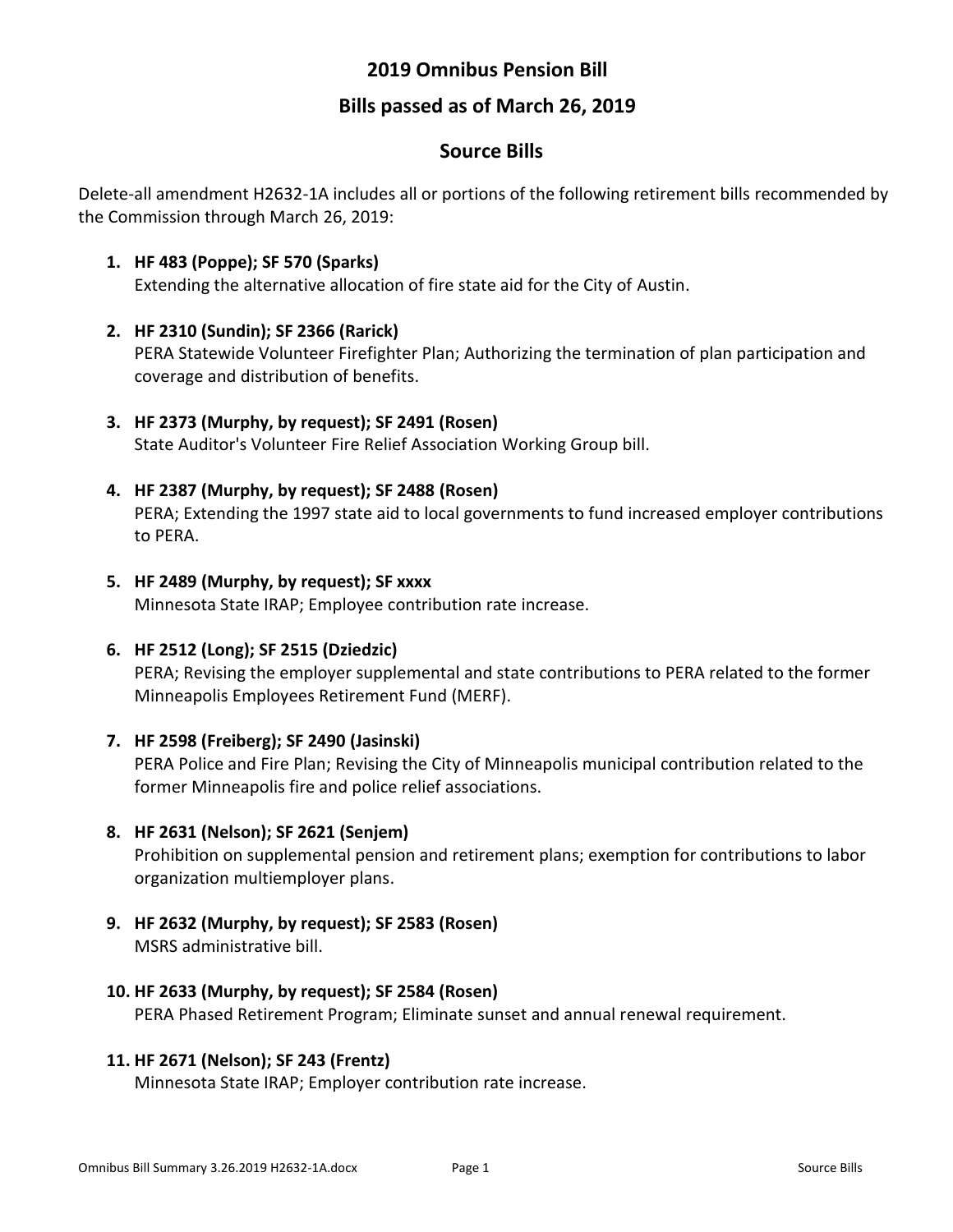This page left bank intertionally.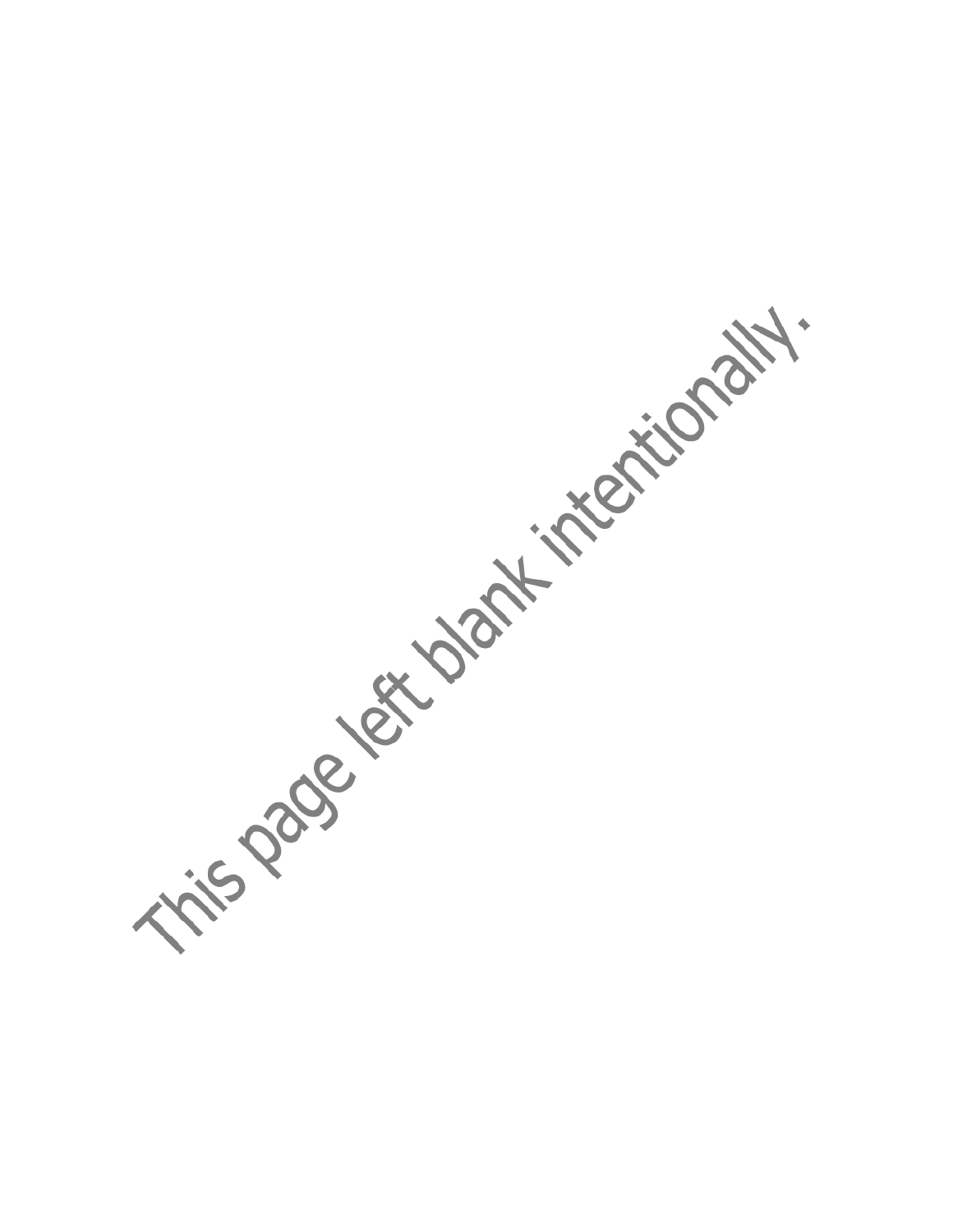### **Article 1: Minnesota State Retirement System Administrative Provisions**

| Sec.           | Pg.Ln | Source            | Statute                            | Plan                                          | Summary                                                                                                                                                                                                                                                                                       |
|----------------|-------|-------------------|------------------------------------|-----------------------------------------------|-----------------------------------------------------------------------------------------------------------------------------------------------------------------------------------------------------------------------------------------------------------------------------------------------|
| $\mathbf{1}$   | 1.9   | HF2632;<br>SF2583 | 3A.02,<br><b>New</b><br>Subd. 7    | Legis-<br>lators<br>Plan                      | Specifies that the annuity application procedure for the<br>Legislator's plan is the application procedure in § 352.115.                                                                                                                                                                      |
| $\overline{2}$ | 1.14  | HF2632;<br>SF2583 | 352.03,<br>Subd. 1                 | <b>MSRS</b><br>Plans                          | Clarifies that Unclassified Plan members are eligible to vote in<br>board elections and makes clarifying changes.                                                                                                                                                                             |
| 3              | 2.26  | HF2632;<br>SF2583 | 352.03,<br>Subd. 1b                | <b>MSRS</b><br>Plans                          | Adds references to the Unclassified Plan and makes clarifying<br>changes.                                                                                                                                                                                                                     |
| 4              | 3.14  | HF2632;<br>SF2583 | 352.113,<br>Subd. 2                | <b>MSRS</b><br>Plans                          | Specifies that disability applications must include certain medical<br>reports at the time they are filed.                                                                                                                                                                                    |
| 5              | 3.25  | HF2632;<br>SF2583 | 352.115,<br>Subd. 7                | <b>MSRS</b><br>Plans                          | Corrects one word - "in" to "on".                                                                                                                                                                                                                                                             |
| 6              | 4.1   | HF2632;<br>SF2583 | 352.115,<br><b>New</b><br>Subd. 7a | <b>MSRS</b><br>Plans                          | Establishes the procedure for filing an application for an annuity<br>or any other benefit.                                                                                                                                                                                                   |
| $\overline{7}$ | 4.19  | HF2632;<br>SF2583 | 352.23                             | <b>MSRS</b><br>Plans                          | Clarifies that a refund must be repaid in full before a member is<br>entitled to restoration of full benefits, including Rule of 90.                                                                                                                                                          |
| 8              | 5.13  | HF2632;<br>SF2583 | 352.85,<br>Subd. 4                 | Military<br><b>Affairs</b><br>Plan            | Clarifies that a coverage election is retroactive to the first day of<br>employment, and the employer and member must pay the<br>difference between MSRS General and Military Affairs<br>contribution rates for the period between the first date of<br>employment and the election date.     |
| 9              | 5.26  | HF2632;<br>SF2583 | 352.87,<br>Subd. 8                 | State<br>Fire<br>Marshal<br>Plan              | Clarifies that a coverage election is retroactive to the first day of<br>employment, and the employer and member must pay the<br>difference between MSRS General and Fire Marshal contribution<br>rates for the period between the first date of employment and<br>the election date.         |
| 10             | 6.7   | HF2632;<br>SF2583 | 352B.08,<br><b>New</b><br>Subd. 1a | State<br>Patrol<br>Plan                       | Specifies that the annuity application procedure for the State<br>Patrol Plan is the application procedure in § 352.115.                                                                                                                                                                      |
| 11             | 6.12  | HF2632;<br>SF2583 | 352D.05,<br>Subd. 3                | Unclassi-<br>fied Plan                        | Modifies the Unclassified Plan application for withdrawal proce-<br>dure to conform with the application procedure in § 352.115.                                                                                                                                                              |
| 12             | 6.24  | HF2632;<br>SF2583 | 352F.04,<br>Subd. 1                | U of M<br>Hospital<br>Privatized<br>Employees | Corrects an error in the 2018 omnibus bill related to former<br>University of Minnesota Hospital (aka Fairview) employees to<br>provide that the augmentation rate changes are prospective only<br>and that any augmentation credited before January 1, 2019, is<br>not forfeited or reduced. |
| 13             | 7.10  | HF2632;<br>SF2583 | 490.126,<br>Subd. 3                | Judges<br>Plan                                | Specifies that the annuity application procedure for the Judges<br>Plan is the application procedure in § 352.115.                                                                                                                                                                            |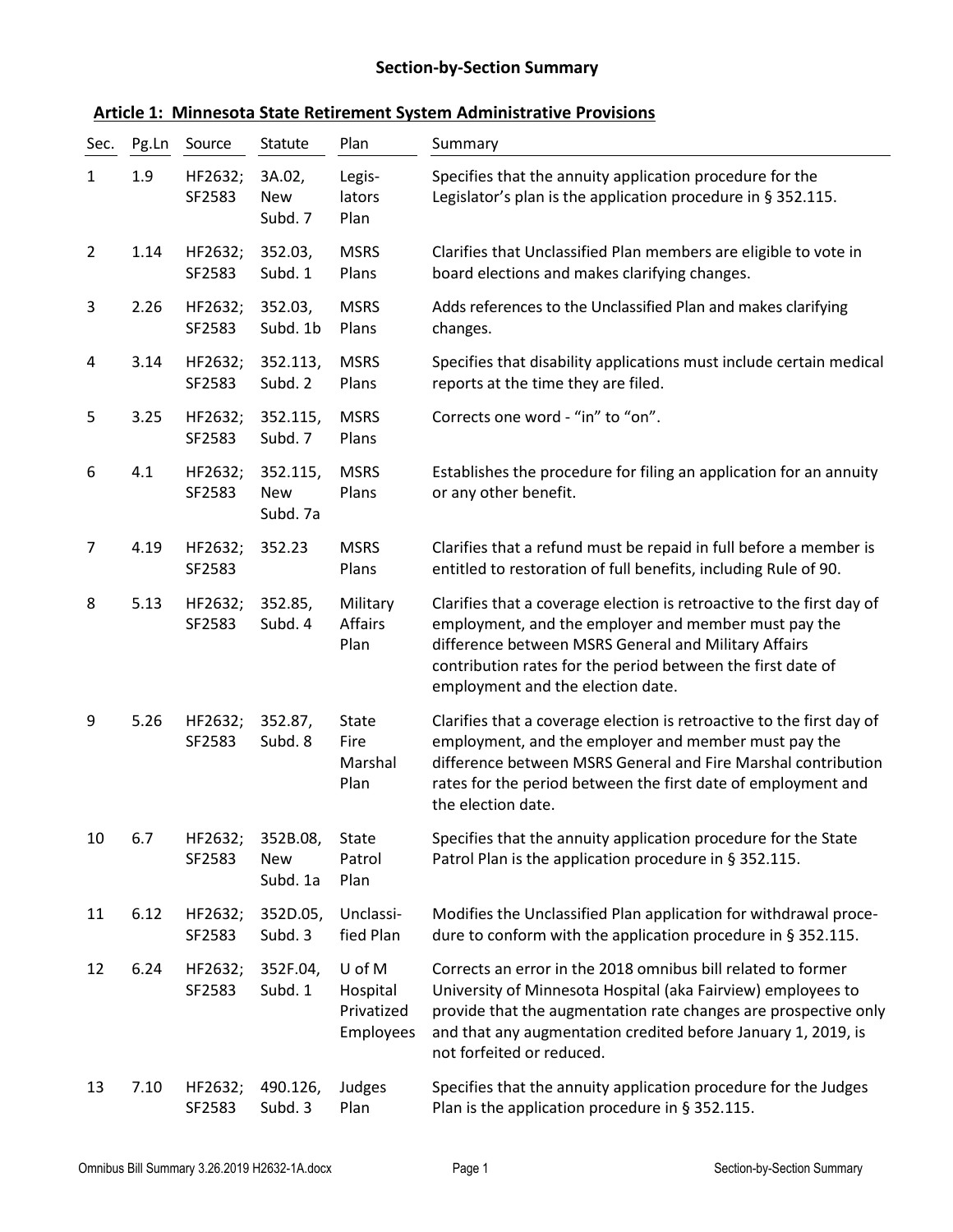|--|

|    | Sec. Pg.Ln | Source                    | Statute | Plan                                                 | Summary                                                                                                                                                                                                                                                                                         |
|----|------------|---------------------------|---------|------------------------------------------------------|-------------------------------------------------------------------------------------------------------------------------------------------------------------------------------------------------------------------------------------------------------------------------------------------------|
| 14 | 7.20       | HF2632; 352F.06<br>SF2583 |         | U of M<br>Hospital<br>Privatized<br><b>Employees</b> | Repeals Minn. Stat. § 352F.06, which applies earnings limitations<br>to Fairview employees upon return to public employment, and is<br>inconsistent with changes made under the 2018 Omnibus<br>Retirement Bill to allow Fairview employees to receive an MSRS<br>annuity while still employed. |

#### **Article 2: Public Employees Retirement Association Provisions**

| Sec.           | Pg.Ln | Source            | Statute                            | Plan                                            | Summary                                                                                                                                                                                                                                                                                                                     |
|----------------|-------|-------------------|------------------------------------|-------------------------------------------------|-----------------------------------------------------------------------------------------------------------------------------------------------------------------------------------------------------------------------------------------------------------------------------------------------------------------------------|
| 1              | 7.25  | HF2633;<br>SF2584 | 353.371,<br>Subd. 1                | PERA<br>Phased<br>Retirement<br>Option<br>(PRO) | Clarifies that elected officials are not permitted to enter into a<br>PRO and that the eligibility requirements must be met no later<br>than the end of the month in which the PRO begins; makes<br>technical changes                                                                                                       |
| $\overline{2}$ | 8.21  | HF2633;<br>SF2584 | 353.371,<br>Subd. 2                | <b>PERA</b><br><b>PRO</b>                       | Makes clarifying language changes.                                                                                                                                                                                                                                                                                          |
| 3              | 8.27  | HF2633;<br>SF2584 | 353.371,<br>Subd. 3                | <b>PERA</b><br><b>PRO</b>                       | Makes clarifying language changes.                                                                                                                                                                                                                                                                                          |
| 4              | 9.4   | HF2633;<br>SF2584 | 353.371,<br>Subd. 4                | <b>PERA</b><br><b>PRO</b>                       | Removes the requirement that the initial period of a PRO<br>agreement is limited to 1 year, and prohibits an employee from<br>being employed under a PRO agreement or combination of PRO<br>agreements for longer than 5 years.                                                                                             |
| 5              | 9.14  | HF2633;<br>SF2584 | 353.371,<br>Subd. 5                | <b>PERA</b><br><b>PRO</b>                       | Requires documentation of a PRO agreement be provided to<br>PERA before the employee's termination of membership.                                                                                                                                                                                                           |
| 6              | 9.23  | HF2633;<br>SF2584 | 353.371,<br>Subd. 6                | PERA<br><b>PRO</b>                              | Establishes a new reporting requirement that employers must<br>report the number of hours worked by employees covered by a<br>PRO within 14 days of the end of each pay period.                                                                                                                                             |
| $\overline{7}$ | 10.7  | HF2633;<br>SF2584 | 353.371,<br>Subd. 7                | PERA<br><b>PRO</b>                              | Establishes a new reporting requirement that employers and<br>employees must inform PERA that the employee has terminated<br>from a PRO covered position, and clarifies that any public<br>employment that occurs after the PRO agreement cannot<br>commence until at least 30 days after employment under the<br>PRO ends. |
| 8              | 10.23 | HF2598;<br>SF2490 | 353.665,<br>Subd. 8                | <b>PERA</b><br>P&F                              | Deletes language that is either obsolete or moved to new<br>subdivision 8a.                                                                                                                                                                                                                                                 |
| 9              | 12.8  | HF2598;<br>SF2490 | 353.665,<br><b>New</b><br>Subd. 8a | <b>PERA</b><br>P&F                              | Adds a new subdivision that establishes the amounts of the<br>annual contribution by the City of Minneapolis to the PERA<br>Police and Fire Plan with regard to the former Minneapolis<br>firefighters and police relief associations for 2019 through 2031.                                                                |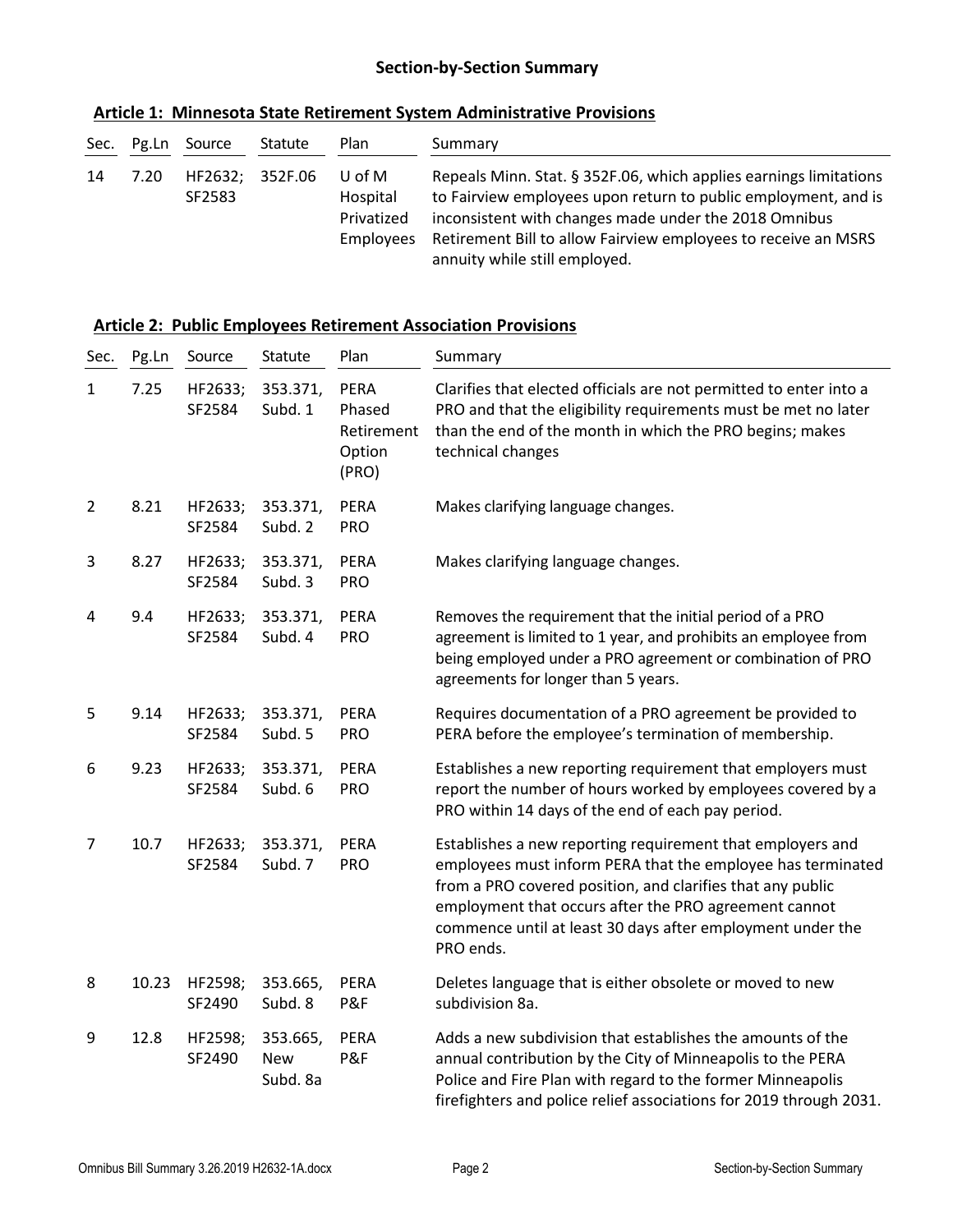| <b>Article 2: Public Employees Retirement Association Provisions</b> |
|----------------------------------------------------------------------|
|----------------------------------------------------------------------|

|    | Sec. Pg.Ln Source | Statute                                | Plan       | Summary                                                                                              |
|----|-------------------|----------------------------------------|------------|------------------------------------------------------------------------------------------------------|
| 10 | SF2584            | 12.22 HF2633; 353.371, PERA<br>Subd. 8 | <b>PRO</b> | Repeals Minn. Stat. § 353.371, Subd. 8, which established an<br>expiration date for the PRO program. |

## **Article 3: Statewide Volunteer Firefighter Plan Provisions**

| Sec. | Pg.Ln | Source            | <b>Statute</b>                   | Plan                      | Summary                                                                                                                                                                                                                                                                           |
|------|-------|-------------------|----------------------------------|---------------------------|-----------------------------------------------------------------------------------------------------------------------------------------------------------------------------------------------------------------------------------------------------------------------------------|
| 1    | 12.27 | HF2310;<br>SF2366 | <b>New</b><br>Section<br>353G.18 | <b>PERA</b><br><b>SVF</b> | Provides a new process by which a municipality may terminate its<br>participation in the Statewide Plan and authorize the distribution of<br>benefits; includes provisions for full vesting of all firefighters and<br>allocation of any assets in excess of benefit liabilities. |
| 2    | 15.24 | HF2310;<br>SF2366 | Session<br>Law                   | <b>PERA</b><br><b>SVF</b> | Grandfathers, for the benefit of Brevator Township, any previously<br>approved termination, establishes a termination date, and permits the<br>termination to proceed in accordance with the resolutions adopted by<br>the board of the municipality.                             |
| 3    | 16.1  | HF2310:<br>SF2366 | 353G.15                          | <b>PERA</b><br><b>SVF</b> | Repeals § 353G.15, now obsolete, which permitted direct rollovers of<br>distributions, subject to the election of the firefighter, from the<br>Statewide Plan only if the Plan receives a favorable determination<br>letter from the IRS, which letter was issued in 2016.        |

## **Article 4: Volunteer Firefighter Relief Association Retirement Changes**

| Sec.           | Pg.Ln | Source            | Statute                             | Plan         | Summary                                                                                                                                                                                                                                                                                                                                                       |
|----------------|-------|-------------------|-------------------------------------|--------------|---------------------------------------------------------------------------------------------------------------------------------------------------------------------------------------------------------------------------------------------------------------------------------------------------------------------------------------------------------------|
| 1              | 16.7  | HF2373;<br>SF2491 | 69.051,<br>Subd. 1                  | <b>VFRAs</b> | Incorporates the requirements of $\S$ 6.65, ensuring that the<br>audits of relief associations include legal compliance as well as<br>financial reports.                                                                                                                                                                                                      |
| $\overline{2}$ | 17.7  | HF2373;<br>SF2491 | 424A.001,<br><b>New</b><br>Subd. 9a | <b>VFRAs</b> | Creates a new definition for "break in service."                                                                                                                                                                                                                                                                                                              |
| 3              | 17.6  | HF2373;<br>SF2491 | 424A.01,<br>Subd. 6                 | <b>VFRAs</b> | Clarifies the requirements within which relief associations may<br>define the treatment of firefighters who return to service after a<br>break in service.                                                                                                                                                                                                    |
| 4              | 21.1  | HF2373;<br>SF2491 | 424A.015,<br>Subd. 6                | <b>VFRAs</b> | Clarifies that, in determining the amount of a pension benefit,<br>the applicable benefit level is the level in effect at the earlier of:<br>1) the date of the firefighter's separation from active service; or<br>2) the date on which the member begins a break in service if the<br>break continues until the member's separation from active<br>service. |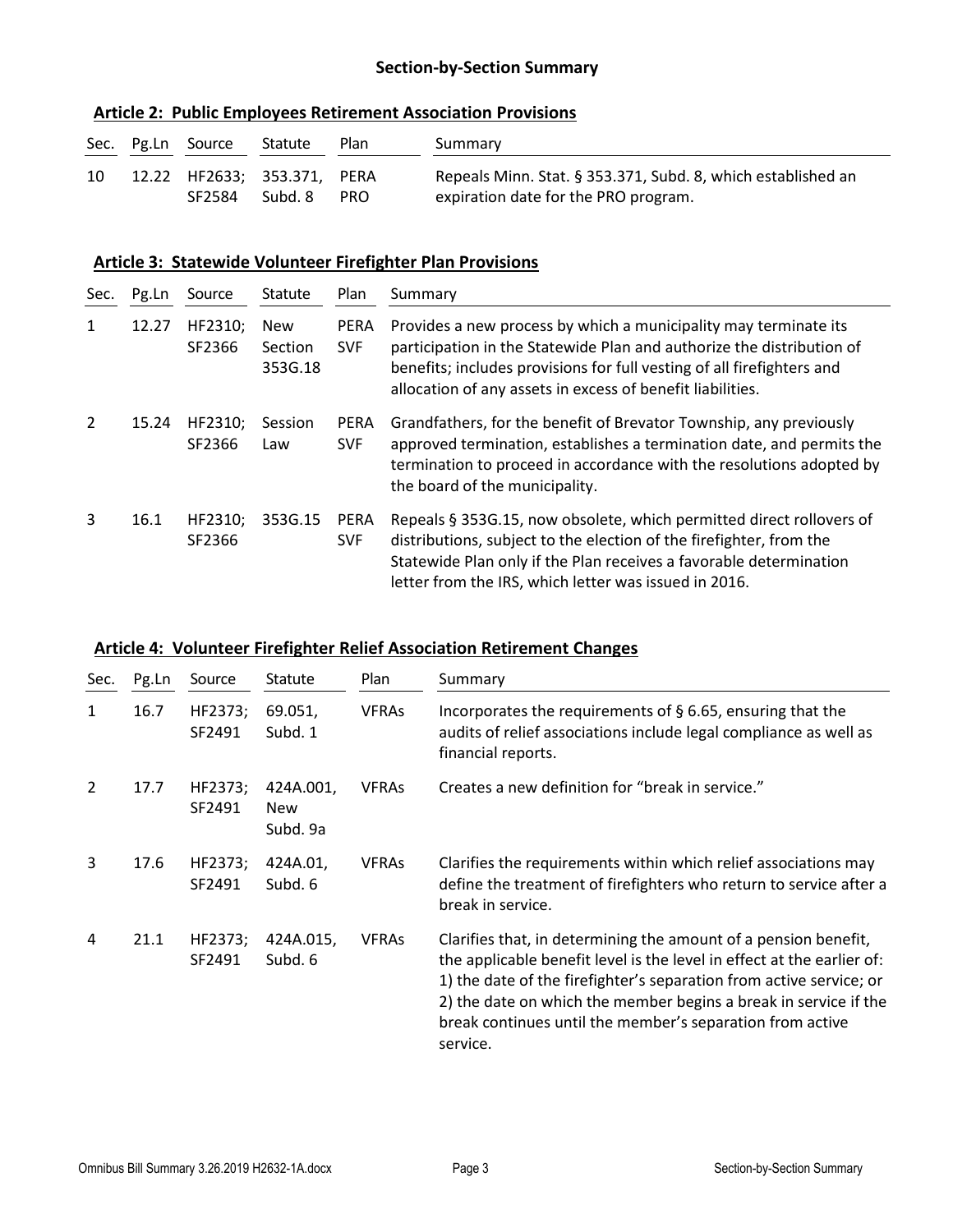| Sec. | Pg.Ln | Source            | Statute                                       | Plan                                         | Summary                                                                                                                                                                                                                                                                                                                                                                                                                                                              |
|------|-------|-------------------|-----------------------------------------------|----------------------------------------------|----------------------------------------------------------------------------------------------------------------------------------------------------------------------------------------------------------------------------------------------------------------------------------------------------------------------------------------------------------------------------------------------------------------------------------------------------------------------|
| 5    | 21.12 | HF2373;<br>SF2491 | 424A.016,<br>Subd. 3                          | Defined<br>contri-<br>bution<br><b>VFRAs</b> | Adds a definition of "vesting" and "vested," and clarifies that a<br>defined contribution relief association's bylaws may not require<br>more than 20 years to become fully vested and may not provide<br>more generous vesting percentages than the following:<br>40% vested with 5 years<br>$\bullet$<br>52% vested with 6 years<br>٠<br>64% vested with 7 years<br>٠<br>76% vested with 8 years<br>٠<br>88% vested with 9 years<br>٠<br>100% vested with 10 years |
| 6    | 22.10 | HF2373;<br>SF2491 | 424A.016,<br>Subd. 6                          | Defined<br>contri-<br>bution<br><b>VFRAs</b> | Replaces "paid" with "credited" and "pay" with "credit" to<br>correct language regarding investment earnings on a defined<br>contribution account for an inactive firefighter who has not yet<br>reached age 50.                                                                                                                                                                                                                                                     |
| 7    | 23.16 | HF2373;<br>SF2491 | 424A.02,<br>Subd. 2                           | Defined<br>benefit<br><b>VFRAs</b>           | Makes the same changes that were made in section 5, above, to<br>the vesting requirements for defined benefit relief associations<br>and revises the requirements for defined benefit relief<br>associations to be identical to the vesting requirements for<br>defined contribution plans, shortening the 5- to 20-year vesting<br>schedule to a 5- to 10-year vesting schedule.                                                                                    |
| 8    | 24.28 | HF2373;<br>SF2491 | 424A.02,<br>Subd. 7                           | Defined<br>benefit<br><b>VFRAs</b>           | Replaces "paid" with "credited" and "pay" with "credit" to<br>correct language regarding the annual interest that will be<br>credited automatically on the pension benefit of an inactive<br>firefighter who has not yet reached age 50, if the bylaws of a<br>relief association so provides.                                                                                                                                                                       |
| 9    | 26.17 | HF2373;<br>SF2491 | 424A.02,<br>Subd. 9                           | Defined<br>benefit<br><b>VFRAs</b>           | Clarifies that, for deferred members, the amount of a disability<br>or survivor benefit is calculated using the benefit level in effect<br>on the date of separation from service, unless the bylaws<br>provide differently.                                                                                                                                                                                                                                         |
| 10   | 28.24 | HF2373;<br>SF2491 | 424A.02,<br>Subd. 10                          | Defined<br>benefit<br><b>VFRAs</b>           | Clarifies the entities that would approve a bylaws amendment<br>that must be filed with the State Auditor.                                                                                                                                                                                                                                                                                                                                                           |
| 11   | 29.32 | HF2373;<br>SF2491 | 424A.10,<br>Subd. 1                           | <b>VFRAs</b>                                 | Authorizes the payment of supplemental survivor benefits to a<br>designated beneficiary or to an estate if there is no surviving<br>spouse and no surviving children.                                                                                                                                                                                                                                                                                                |
| 12   | 31.1  | HF483;<br>SF570   | Laws 2018,<br>Ch. 211,<br>Art. 14,<br>Sec. 26 | Fire<br>state aid<br>City of<br>Austin       | Extends the expiration from July 1, 2019, to July 1, 2020, of the<br>2018 session law permitting an alternative allocation of fire<br>state aid by the City of Austin.                                                                                                                                                                                                                                                                                               |

#### **Article 4: Volunteer Firefighter Relief Association Retirement Changes**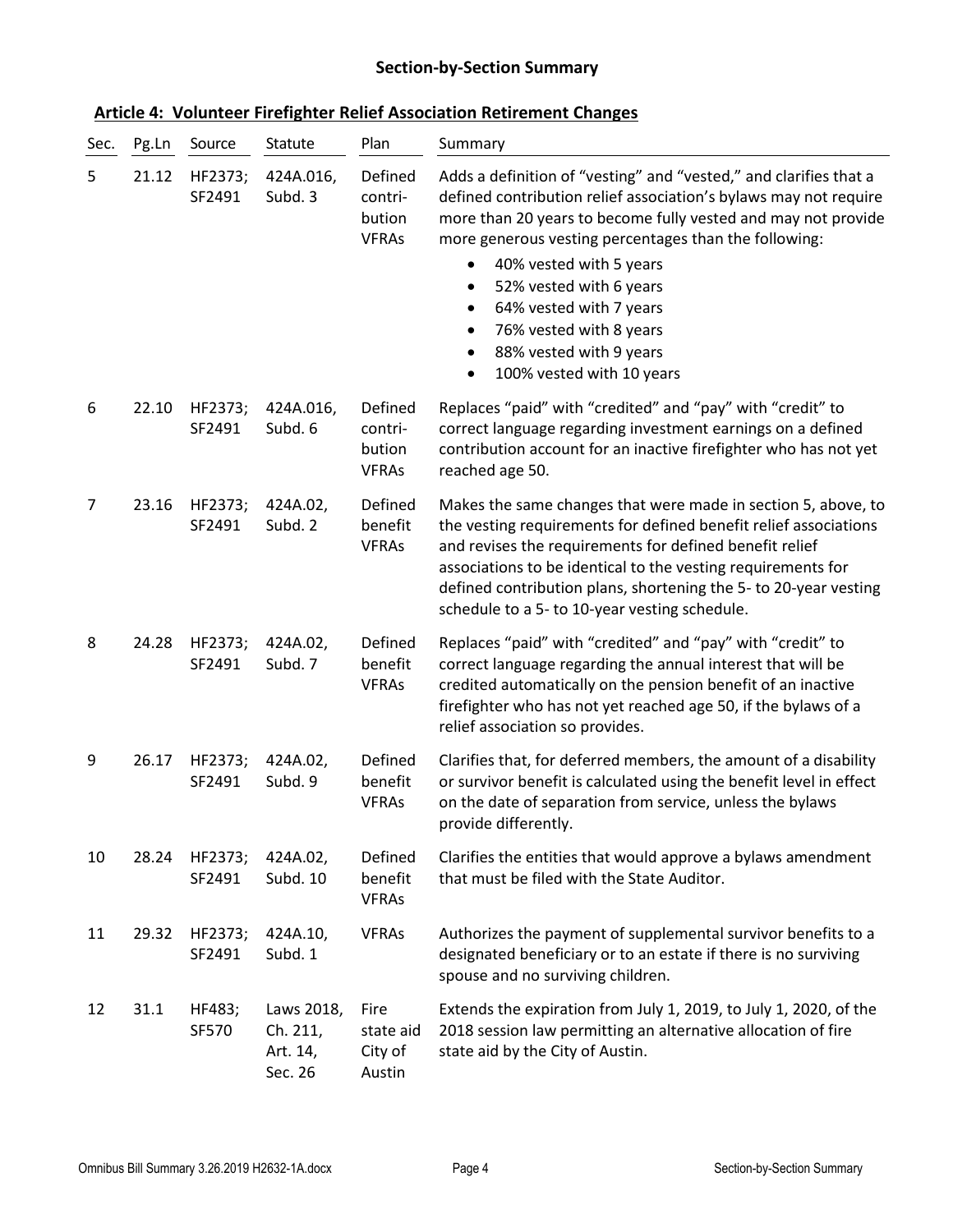| Article 5: Minnesota State Colleges and Universities Retirement Provisions |
|----------------------------------------------------------------------------|
|----------------------------------------------------------------------------|

| Sec. | Pg.Ln | Source           | Statute             | <b>Plan</b>                   | Summary                                                                                                                                                                                                                                                                                                                                                                                                                                                                                                                                                                                                                                                                                                       |
|------|-------|------------------|---------------------|-------------------------------|---------------------------------------------------------------------------------------------------------------------------------------------------------------------------------------------------------------------------------------------------------------------------------------------------------------------------------------------------------------------------------------------------------------------------------------------------------------------------------------------------------------------------------------------------------------------------------------------------------------------------------------------------------------------------------------------------------------|
| 1    | 31.27 | HF2489           | 354B.23,<br>Subd. 1 | <b>MNState</b><br><b>IRAP</b> | Increases the IRAP employee contribution rate to the TRA member<br>rate, except that, for participants who achieved tenure before July 1,<br>2018, or who are in an unclassified administrative position, not<br>faculty, and started contributing to IRAP before July 1, 2018, the<br>employee contribution rate is increased by 0.65% of pay per year<br>over the next five years until the rate equals the TRA member<br>contribution rate. The immediate increase to the TRA rate for all<br>participants who may have a "second chance election" to transfer to<br>TRA is intended to bring the IRAP into compliance with federal<br>regulations governing the option to elect coverage by another plan. |
| 2    | 32.16 | HF2671:<br>SF243 | 354B.23,<br>Subd. 3 | <b>MNState</b><br><b>IRAP</b> | Ties the IRAP employer contribution rate to the TRA employee<br>contribution rate, phasing in the increases by 0.35% each year<br>between FY2020 and FY2025.                                                                                                                                                                                                                                                                                                                                                                                                                                                                                                                                                  |

| <b>Article 6: Generally Applicable Retirement Plan Changes</b> |  |
|----------------------------------------------------------------|--|
|----------------------------------------------------------------|--|

| Sec.           | Pg.Ln | Source                                       | Statute                         | Plan                                      | Summary                                                                                                                                                                                                                                                                                                                                                                                                                                                                                |
|----------------|-------|----------------------------------------------|---------------------------------|-------------------------------------------|----------------------------------------------------------------------------------------------------------------------------------------------------------------------------------------------------------------------------------------------------------------------------------------------------------------------------------------------------------------------------------------------------------------------------------------------------------------------------------------|
| 1              | 32.26 | HF2373;<br>SF2491                            | 356.219,<br>Subd. 3             | <b>VFRAs</b>                              | Increases the additional investment reporting threshold from<br>\$25M to \$50M so relief associations remain under the<br>threshold and maintain their current level of reporting.                                                                                                                                                                                                                                                                                                     |
| $\overline{2}$ | 34.30 | HF2632;<br>SF2583                            | <b>New</b><br>Section<br>356.97 | Retire-<br>ment,<br>Generally             | Adds a new section stating that MSRS, PERA, TRA, and SBI are<br>exempt from the general requirement in Chapter 16E that<br>MN.IT manage the provision of IT hardware and services for<br>state agencies.                                                                                                                                                                                                                                                                               |
| 3              | 35.1  | HF2631;<br>SF2621<br><b>LCPR</b><br>H2631-1A | Uncoded                         | Supple-<br>mental<br>plans<br>restriction | Permits the City of St. Paul and the St. Paul School District to<br>continue contributing to the listed multiemployer funds as<br>required under the applicable collective bargaining<br>agreements until June 30, 2020.                                                                                                                                                                                                                                                               |
| 4              | 36.1  | HF2631;<br>SF2621<br><b>LCPR</b><br>H2631-1A | Uncoded                         | Supple-<br>mental<br>plans<br>restriction | Directs representatives of the City of St. Paul, the St. Paul<br>School District, and the labor organizations listed in section 3,<br>above, to work with LCPR staff during the interim to draft<br>legislation for consideration during the 2020 legislative<br>session that will eliminate the need to identify the multi-<br>employer funds, while safeguarding the intent of the statute<br>to limit the public funds contributed to supplemental pension<br>and retirement plans. |